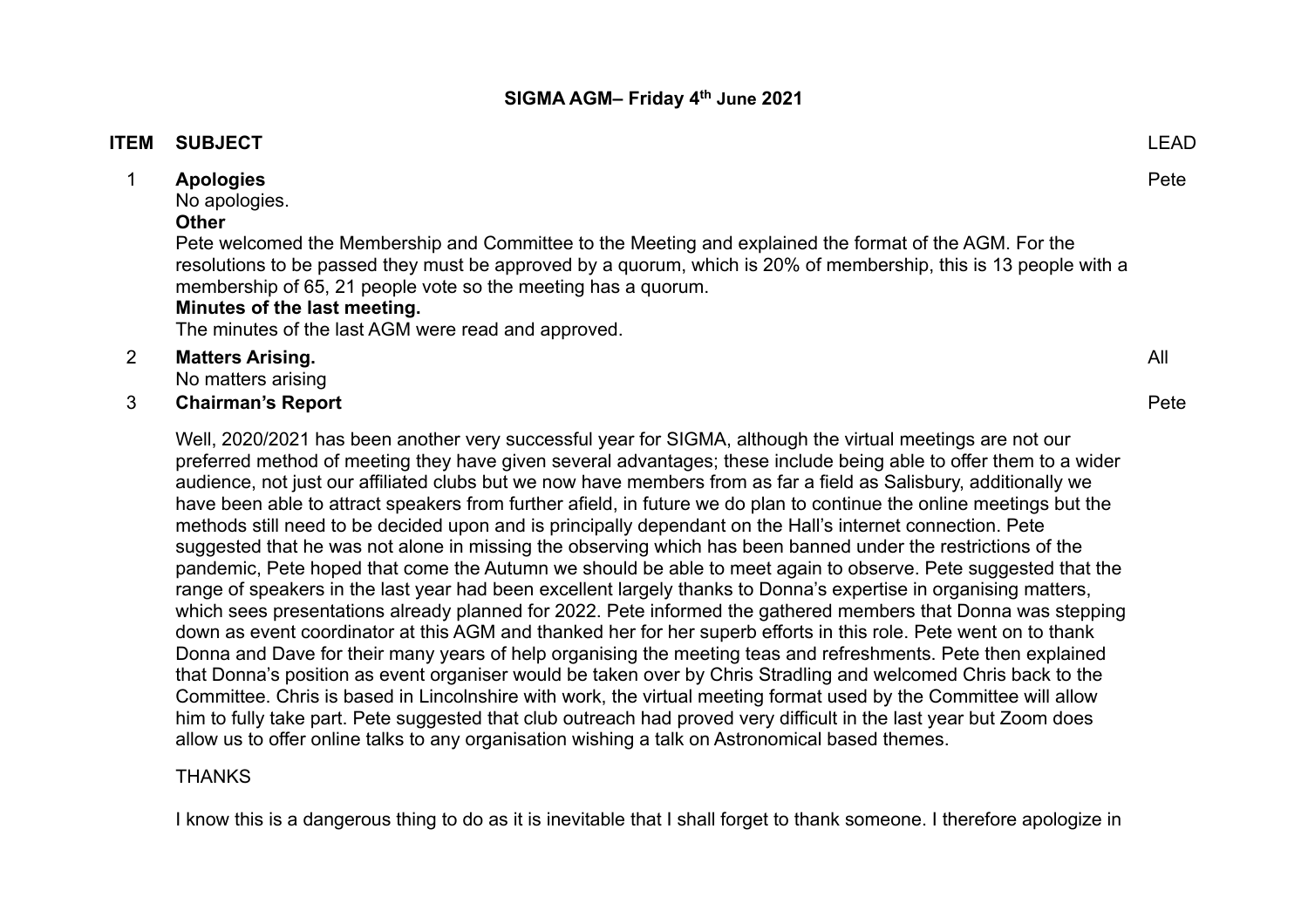advance for those I have missed out.

Pete start with the committee and said the team worked well together and everything worked seamlessly:

DONNA- I know I have already mentioned you, but it's a very important job that she has done over the past several years.

RICHARD- For all the secretarial work he does with preparing the agenda and writing up the minutes. And for the support he gives me in the background with many things, to many to list here, that keeps the club running. Also the help with hosting the zoom meetings, along with ….

MICK- You'll be amazed how just much goes on in the background of a Zoom meeting, Chat, Q&A, and ensuring presenters have their mic turned on at the right time.

Mick I also want to thank you for the fantastic job you are doing as membership secretary. By keeping precise records of meeting number and the membership database ensure that members receive important information and emails and no one is missed out. Also he liaises seamlessly with the treasurer with regards to the collection of membership fees.

Additionally I would like to thank Mick for the Moray Sky at Night section of the meetings and contributing the information to the Newsletter.

STUART – I must thank you for the sterling work you are doing, and have done now for many years as treasurer. There never seems to be any anomalies in the accounts. Which just goes to show what a great job you are doing.

Also, I thank you for the Space News section you put together and present at the monthly meeting. Anyone who has ever put a talk together will know that it's no small feat and takes a lot of planning and time.

If that isn't enough he is also SIGMA's press officer ensuring the clubs info is included in both local and national publications.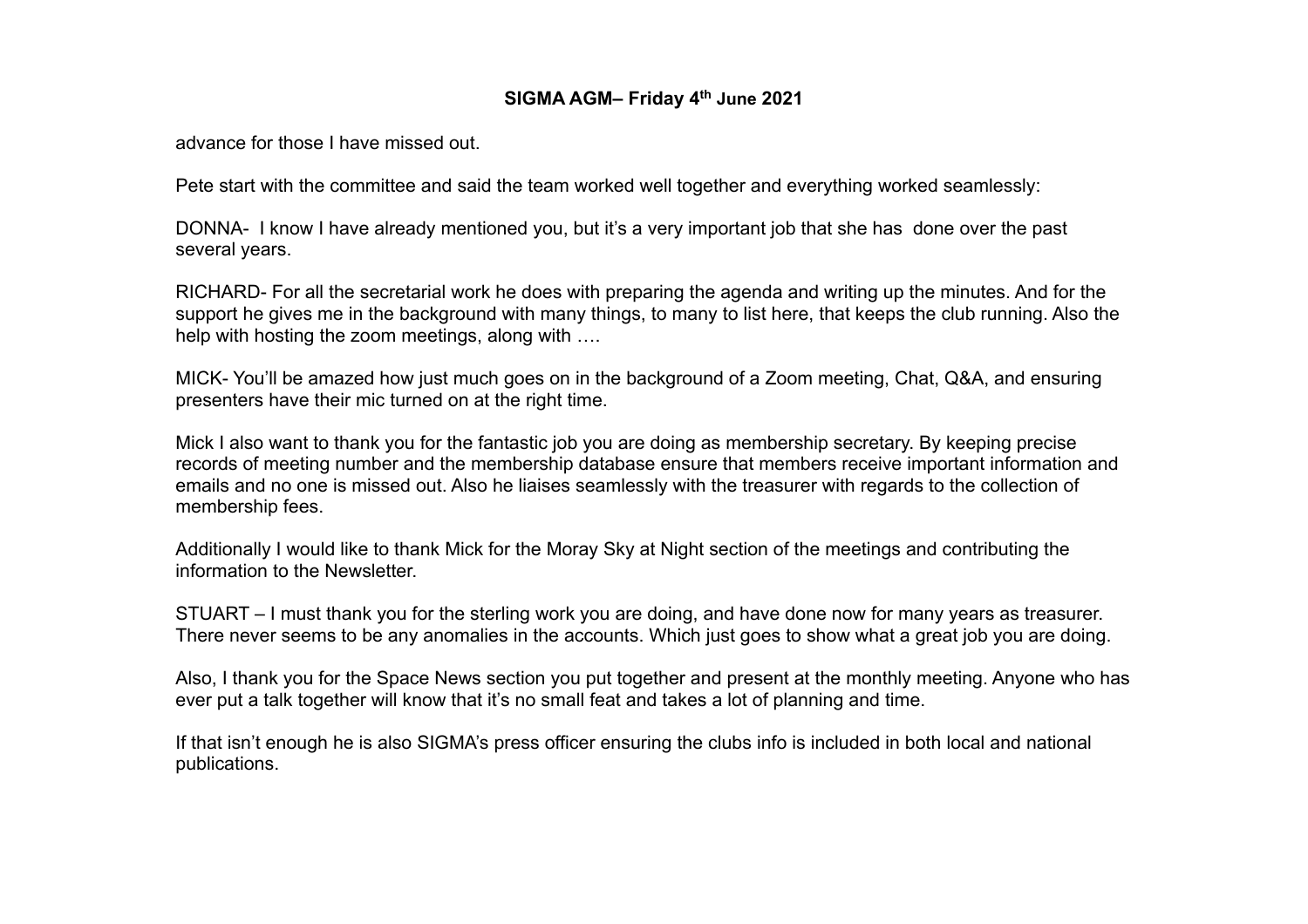KEVIN- You are an integral part of the committee, and I like to think of you as the ideas man. You always come up with some superb ideas that would be probably be missed if you weren't here. Additionally the outstanding work you do with the Christmas quiz every year especially this year with it's virtual format..

HELEN - There are many jobs involved in running a Club like ours and Helen provides much of the mortar between the bricks to keep the club functioning and her tasks include running the website and Flickr pages, arranging the brochure printing and many other key tasks.

Chris – Thanks for rejoining the Committee and offering to take up this vital club role.

BILL AND TIM - I would like to thank the club presidents for their input, and for giving me a nudge now and again to ensure I keep things right. Pete commented that their role is a real asset to the club and their wisdom of running the club is priceless.

Pete went to thank the visiting speaker for their superb talks.

Pete thanked the affiliated clubs for allowing SIGMA to join their virtual meetings and also thanked their members for supporting our meetings. Pete felt that the cooperation between the North of Scotland clubs had allowed them to succeed and improve in these difficult times.

MEMBERS - Finally, I want to thank you the members, for you continuing support, (and you membership fees) that allow us to continue arranging superb speakers both old and new for you. And, for turning up to the meeting whether that is in person or online.

We constantly have 60 to 70% of the membership at meeting which is outstanding. This has in fact been noticed by many visiting speakers who have commented on what a vibrant and active club SIGMA is. That can only be down to the people we have in it. Pete suggested the online format and Youtube presentations have allowed everybody to see the meetings.

With that I will now hand over to Mick for the Membership secretary's report.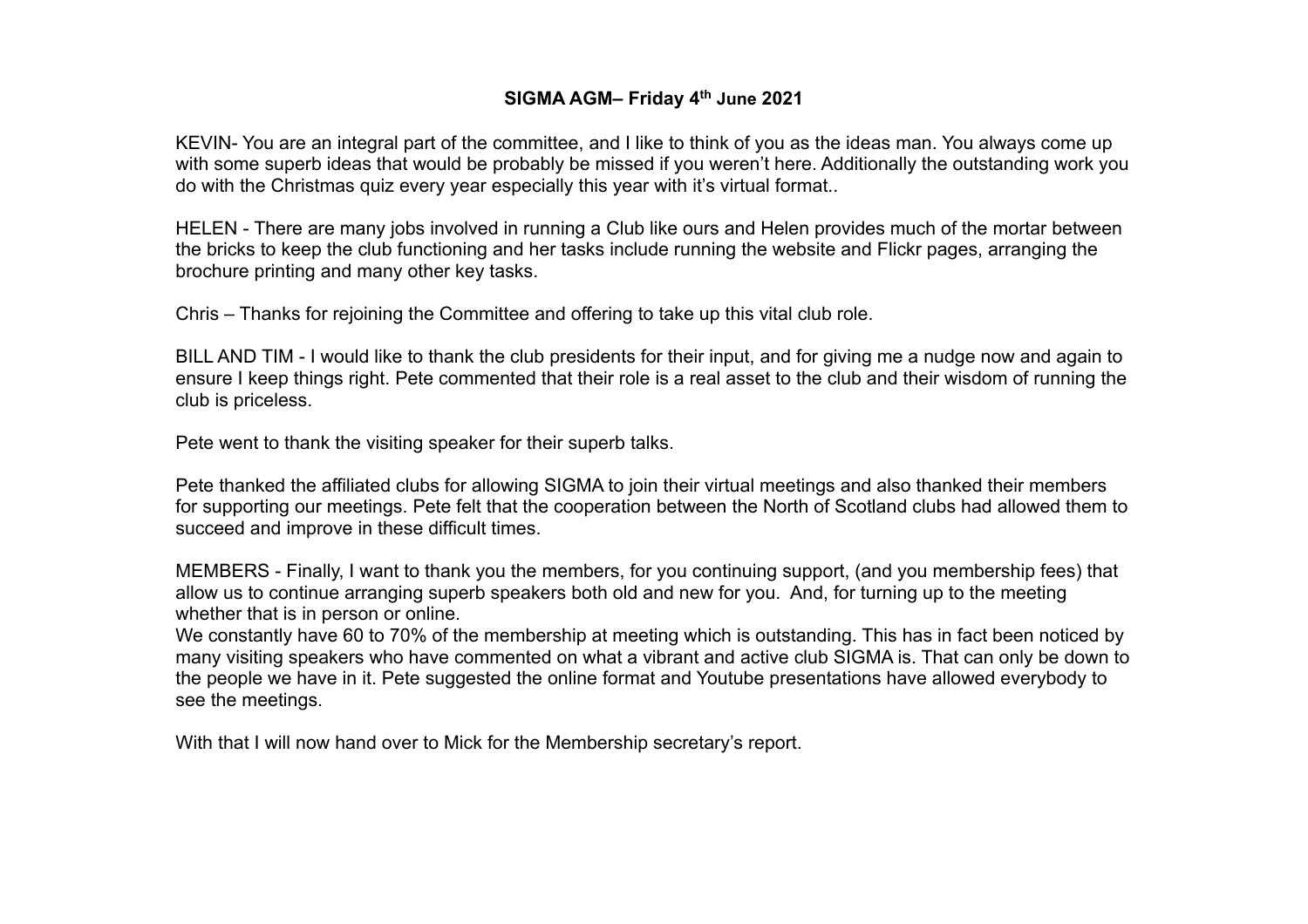## 4. **Membership Secretary Report**

Once again, we are losing members and gaining members as the year progresses so although numbers are up (by1) on the 2020 figures at the time of the AGM, we are now at over 65 members.

Membership breakdown is as follows:

| Membership Totals at 28/04/2021      |    |  |
|--------------------------------------|----|--|
| Members in 2020                      | 69 |  |
| Notified as not renewing in 2021     | O  |  |
| Failed to renew in 2020              | 7  |  |
| Total not renewed                    | 15 |  |
|                                      |    |  |
| <b>Life Members</b>                  | 6  |  |
| Free Membership (Auditor & Sandra B) | 2  |  |
| New Members in 2021                  | 3  |  |
| Members renewed for 2021             | 54 |  |
|                                      |    |  |
| Total Membership 2020                | 65 |  |

| <b>Membership Breakdown</b> |    |  |
|-----------------------------|----|--|
| <b>CHILD</b>                |    |  |
| <b>CONCESSIONARY</b>        | 31 |  |
| <b>ORDINARY</b>             | 26 |  |
| LIFE                        |    |  |
| <b>FREE</b>                 | 2  |  |
|                             |    |  |
| Total Membership 2021       | 65 |  |

More members have renewed this than last year the better in terms of income, cost spread, social interaction and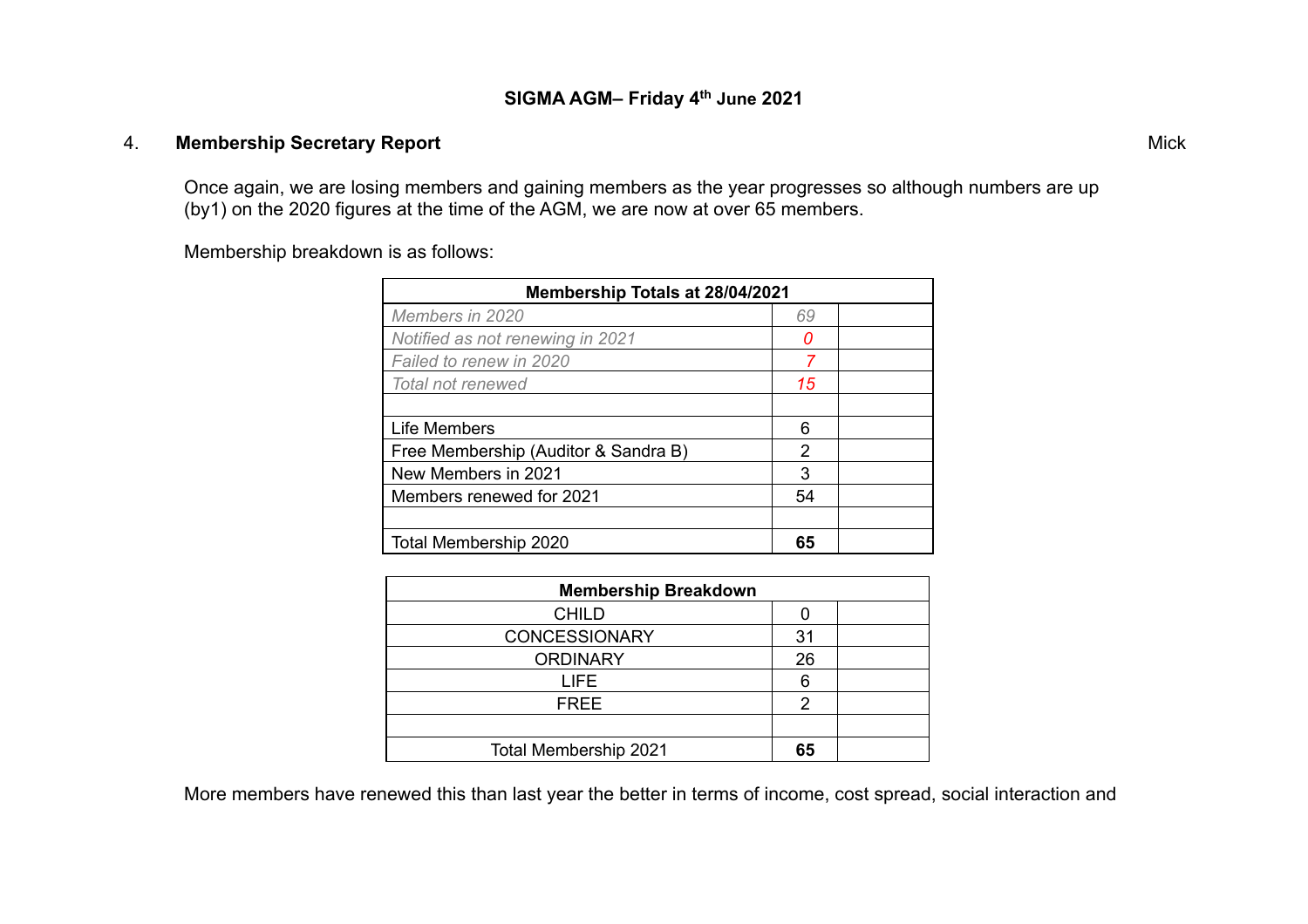pool for volunteers. Please get recruiting, or dragging along that interested friend.

## 5 **Budgets and Accounts.**

**Stuart** 

Stuart described the Income and expenditure for the Y/E Dec 2020. These are available to members on request.

## 5(a) **Membership Fees**

It was recommended to keep membership rates for 2022 at 2021 rates. Ordinary - £24

Concessionary - £18 Student - £12 Child - Free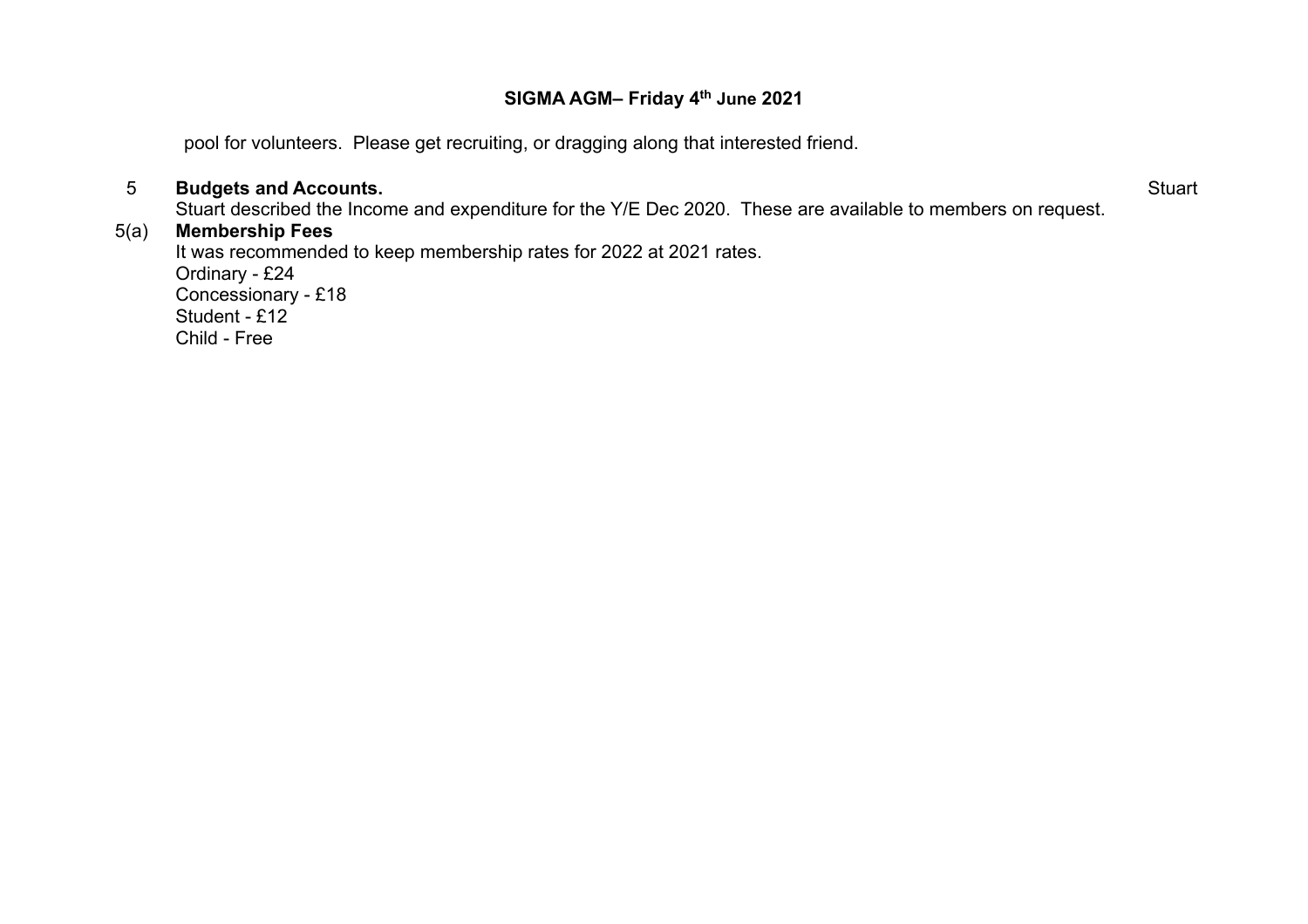# 6 **Club Programme 2021 Programme Update and 2022 Events**

(a) Donna outlined the program of talks for the remainder of 2021 and for 2022

|             |                                                                                                                  |                                     | 2021                                                                                               |  |  |
|-------------|------------------------------------------------------------------------------------------------------------------|-------------------------------------|----------------------------------------------------------------------------------------------------|--|--|
|             |                                                                                                                  | Jan 8th                             | <b>Speaker TBC</b>                                                                                 |  |  |
|             | moray's astronomy clut<br><b>FUTURE EVENTS</b>                                                                   | Feb 5th                             | <b>Ken MacTaggart</b> (Highland Astronomical Society)                                              |  |  |
| 2020        |                                                                                                                  | Mar 5th                             | Maciej Winiarczyk (CAS/wildnorthskies.com)                                                         |  |  |
|             | Apr 2nd                                                                                                          | Denis Buczynski (BAA Comet Section) |                                                                                                    |  |  |
| Jul 3rd     | David Warrington (Scottish Dark Sky Observatory)<br><b>Scottish Dark Skies</b>                                   |                                     | May 7th Lyndsay Fletcher (University of Glasgow)                                                   |  |  |
| Jul 4th     | <b>BAA Webinars, 2 talks in place of cancelled event</b>                                                         | Jun 4th                             | <b>AGM</b>                                                                                         |  |  |
|             | Aug 7th Graham Young (University of Dundee)<br>The Solar System                                                  |                                     | & Matjez Vidmar (Royal Observatory Edinburgh)<br>Jun 26th Rescheduled BAA Event, full day of talks |  |  |
| Sep 3rd-9th | Orkney Science Festival, Online                                                                                  | Jul 3rd                             | Solar Observing & Equipment Night (plus food!)                                                     |  |  |
|             | Sep 4th Ken Rice (Royal Observatory Edinburgh)                                                                   |                                     | Aug 6th David Paterson (Dundee Astronomy Society)                                                  |  |  |
|             | <b>Finding Planets Around Other Stars</b><br>Oct 2nd Hugh Hudson (University of Glasgow)<br>Astronomical Dimming | Sep 3rd                             | George Fraser Memorial Lecture<br><b>Prof Charles Cockell (University of Edinburgh)</b>            |  |  |
| Nov 6th     | <b>Pauline McRae</b> (Highland Astronomical Society)<br>Ice Giants                                               | Oct 1st                             | Dr Alec L. MacKinnon (University of Glasgow)<br>Nov 5th Simon Cuthbert (AGH University, Poland)    |  |  |
|             | Dec 4th Christmas Quiz Night                                                                                     |                                     | Dec 3rd Christmas Quiz Night                                                                       |  |  |

# 7. **Resolutions**

A21.1 To accept the Minutes of the AGM 2020: Mick O'Donnell proposed this resolution and it was seconded by Kevin Stocks, 21 for, none against

A21.2 To Accept the Accounts for 2020: John Worthington proposed this resolution and it was seconded by Derek

Donna